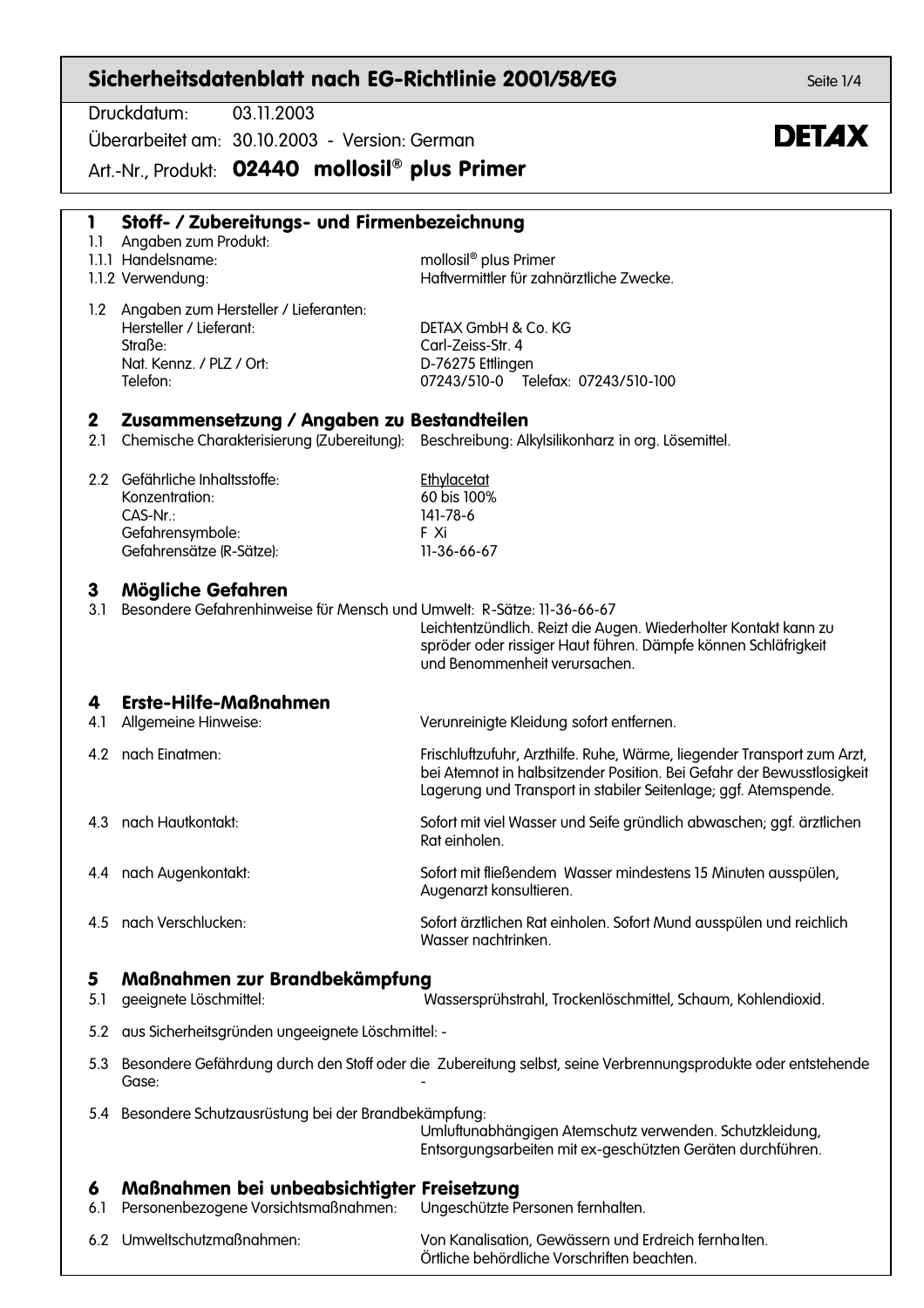|          | Sicherheitsdatenblatt nach EG-Richtlinie 2001/58/EG                                                                                                                               |                                                                                                                                                                                                                                                 | Seite 2/4                                                                       |  |  |
|----------|-----------------------------------------------------------------------------------------------------------------------------------------------------------------------------------|-------------------------------------------------------------------------------------------------------------------------------------------------------------------------------------------------------------------------------------------------|---------------------------------------------------------------------------------|--|--|
|          | Druckdatum:<br>03.11.2003<br>Überarbeitet am: 30.10.2003 - Version: German<br>Art.-Nr., Produkt: 02440 mollosil <sup>®</sup> plus Primer                                          |                                                                                                                                                                                                                                                 | <b>DETAX</b>                                                                    |  |  |
|          | 6.3 Verfahren zur Reinigung / Aufnahme:                                                                                                                                           | Mit flüssigkeitsbindendem Material, (Blähglimmer, Kieselgur)<br>aufnehmen; Entsorgung siehe Punkt 13.                                                                                                                                           |                                                                                 |  |  |
| 7<br>7.1 | <b>Handhabung und Lagerung</b><br>Handhabung:<br>Hinweise zum sicheren Umgang:<br>Hinweise zum Brand- und Explosionsschutz:                                                       | Berührung mit den Augen, der Haut und der Kleidung vermeiden.<br>Maßnahmen gegen elektrostatische Aufladung treffen. Von offenen<br>Flammen, Wärme- oder Zündquellen fernhalten - Nicht rauchen.<br>Gefährdete Behälter mit Sprühwasser kühlen. |                                                                                 |  |  |
|          | 7.2 Lagerung:<br>Anforderung an Lagerräume und Behälter:<br>Zusammenlagerungshinweise:<br>Weitere Angaben zu den Lagerbedingungen: Nicht bei Temperaturen über 25 °C aufbewahren. | In dicht geschlossenen Originalgebinden kühl und trocken, getrennt<br>von Lebensmitteln lagern. Für gute Raumbelüftung sorgen.<br>Nicht mit brandfördernden Stoffen zusammenlagern.                                                             |                                                                                 |  |  |
| 8<br>8.1 | Expositionsbegrenzung und Persönl. Schutzausrüstung<br>Zusätzliche Hinweise zur Gestaltung technischer Anlagen: -                                                                 |                                                                                                                                                                                                                                                 |                                                                                 |  |  |
| 8.2      | Zugeordnete Stoffe mit arbeitsplatzbezogenen, zu überwachenden Grenzwerten (Luftgrenzwert nach TRGS 900):                                                                         | <b>MAK-Wert für</b><br>CAS-Nr. 141-78-6<br>Ethylacetat                                                                                                                                                                                          |                                                                                 |  |  |
|          | 8.3 Persönliche Schutzausrüstung:<br>Allgemeine Schutz- und Hygienemaßnahmen:                                                                                                     | 400 ppm = $1400$ mg/m <sup>3</sup><br>Beschmutzte oder getränkte Kleidung sofort wechseln. Dämpfe nicht<br>einatmen.                                                                                                                            |                                                                                 |  |  |
|          | Atemschutz (Filter A):<br>Handschutz:                                                                                                                                             | bei langer oder starker Einwirkung, beim Auftreten von Dämpfen.<br>Nitril-Schutzhandschuhe                                                                                                                                                      |                                                                                 |  |  |
|          | Augenschutz:                                                                                                                                                                      | Schutzbrille/Gesichtsschutz                                                                                                                                                                                                                     |                                                                                 |  |  |
| 9<br>9.1 | Physikalische und chemische Eigenschaften<br>Erscheinungsbild:<br>Flüssigkeit<br>Form:<br>nahezu farblos<br>Farbe:<br>Geruch:<br>nach Essigester                                  |                                                                                                                                                                                                                                                 |                                                                                 |  |  |
|          | 9.2 Sicherheitsrelevante Daten:<br>Selbstentzündlichkeit<br>Brandförd. Eigenschaften                                                                                              | Siedetemperatur ca. 77 °C<br>ca. $-4$ °C<br>ca. 460 °C                                                                                                                                                                                          | Methode (67/548/EG)<br><b>DIN 51356</b><br><b>DIN 51755</b><br><b>DIN 51794</b> |  |  |
|          | Verteilungskoeffizient Oktanol/Wasser.:                                                                                                                                           | untere: ca. 2,1 Vol.-% obere: ca. 11,5 Vol.-%<br>ca. 97 hPa bei 20 °C • ca. 37,5 kPa bei 50 °C<br>ca. 0,95 g/cm <sup>3</sup> bei 20 °C<br>teilweise mischbar<br>n.a.<br>ca. 100 mPa.s bei 23 °C                                                 | <b>DIN 51757</b><br><b>Brookfield</b>                                           |  |  |
|          | 9.3 Weitere Angaben:<br>Thermische Zersetzung                                                                                                                                     |                                                                                                                                                                                                                                                 |                                                                                 |  |  |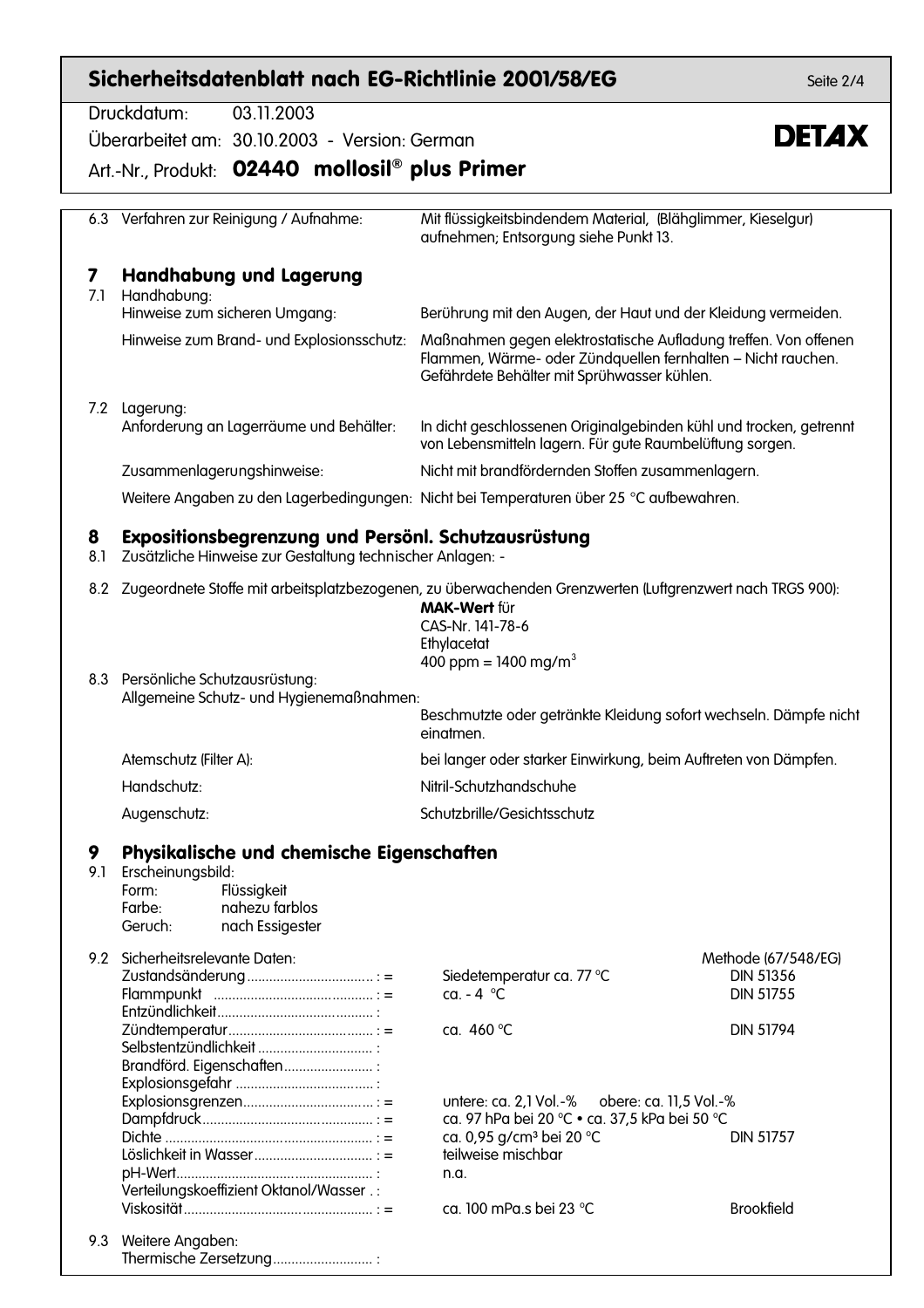## Sicherheitsdatenblatt nach EG-Richtlinie 2001/58/EG

Druckdatum:  $03112003$ Überarbeitet am: 30.10.2003 - Version: German Art.-Nr., Produkt: 02440 mollosil® plus Primer 10 Stabilität und Reaktivität 10.1 Zu vermeidende Bedingungen: 10.2 Zu vermeidende Stoffe: Reagiert heftig mit starken Oxidationsmitteln. 10.3 Gefährliche Zersetzungsprodukte: Bei vorschriftsmäßiger Lagerung und Handhabung keine bekannt. 11 Angaben zur Toxikologie Allgemeines: Ethylacetat kann die Haut und die Schleimhäute von Augen und Atemwegen reizen und narkotisch wirken. Nach Einwirkung kann es zu Brennen der Augen, Hustenreiz und Atembeschwerden kommen. 11.1 Akute Toxizität: Akute inhalative Toxizität (LC<sub>10</sub>):  $31 g/m<sup>3</sup>$  (2 Std.) **Spezies Maus** Spezies Katze  $61$   $\alpha/m^3$ Quelle Literatur Die o.a. Daten beziehen sich auf die Komponente Ethylacetat. 12 Angaben zur Ökologie 12.1 Angaben zur Elimination (Persistenz und Abbaubarkeit): Keine Daten bekannt. Keine Daten bekannt. 12.2 Verhalten in Umweltkompartimenten: 12.3 Ökotoxische Hinweise: Verhalten in Kläranlagen (Bakterientoxizität: Atmunas-/ Vermehrungshemmung): Größere Mengen nicht in Kläranlagen einbringen. Nicht in Abwasser gelangen lassen. Nicht in Erdreich und Gewässer 12.4 Weitere ökologische Hinweise: gelangen lassen. 13 Hinweise zur Entsorgung 13.1 Produkt Empfehlung: Vorschriftsmäßige Beseitigung durch Verbrennen in einer Sonderabfall-Verbrennungsanlage. Örtliche behördliche Vorschriften sind zu beachten. Abfallschlüssel-Nr.: 07 02 99 (AVV). 13.2 Ungereinigte Verpackungen: Empfehlung: Verpackungen sind restlos zu entleeren (tropffrei, rieselfrei, spachtelrein). Verpackungen sind unter Beachtung der jeweils geltenden örtlichen/nationalen Bestimmungen bevorzugt einer Wiederverwendung bzw. Verwertung zuzuführen. 14 Transportvorschriften 14.1 Landtransport ADR/RID und GGVS/GGVE: **GGVS/GGVE Klasse ...........** Kl.-Code Fl  $3<sup>1</sup>$ ADR/RID Klasse ..................  $\mathbf{3}$ Kl.-Code Fl Warntafel - Gefahr-Nr.:..... 33 Stoff-Nr.: 1866 Bezeichnung des Gutes ...: Harzlösuna, entzündbar Enthält Ethylacetat Bemerkungen..................... Versandsymbole................ Gefahrenzettel 3

14.2 Binnenschifftransport ADN/ADNR: Bemerkungen.....................

LQ Land .................................

14.3 Seeschifftransport IMDG/GGVSee: IMDG/GGVSee-Klasse  $\mathcal{R}$  $IndA$ EmS-Nr.. ................................  $F-E, S-E$ Marine pollutant................. nein

 $11$ 

 $UN-Nr: 1866$ 

 $PG: II$ 

Seite  $3/4$ 

## **DETAX**